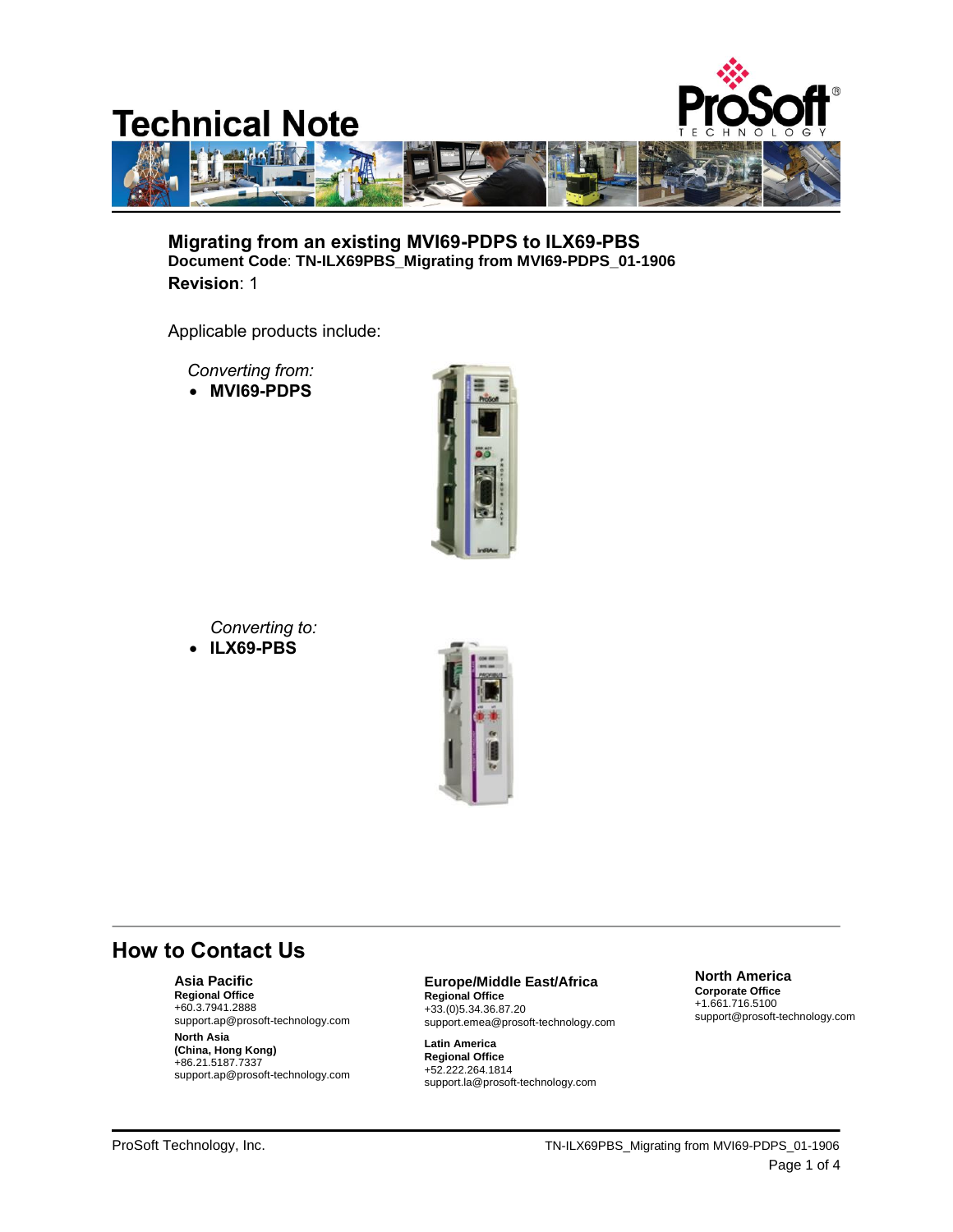

**Migrating from an existing MVI69-PDPS to the new ILX69-PBS is a simple and straight-forward process. The main difference between the two is the AOI and GSD file for each.**

**It is highly recommend to review the ILX69-PBS training video on ProSoft Technology's YouTube channel:<https://www.youtube.com/watch?v=Gol9lx93YAc>**

## **Migrating from the MVI69-PDPS to the ILX69-PBS**

With the MVI69-PDPS, the backplane, Slave ID, and other configuration parameters are done in ProSoft Configuration Builder:



The ILX69-PBS is configured entirely in RSLogix/Studio 5000, and unlike the MVI69-PDPS, the ILX69-PBS has an Ethernet port that can be used for diagnostics. The IP address is configured using the AOP, which can be obtained from the ILX69-PBS's product page on [www.prosoft-technology.com.](http://www.prosoft-technology.com/)

| Controller Organizer                       |                                                                         |
|--------------------------------------------|-------------------------------------------------------------------------|
| <b>E</b> Controller My Controller          | General Connection Configuration* Advanced* Vendor                      |
| <b>Tasks</b><br>中国                         | ⊤Internet Protocol                                                      |
| <b>H</b> <sup></sup> Motion Groups         |                                                                         |
| Add-On Instructions                        | Manually configure IP settings                                          |
| <b>E</b> Data Types                        | IP Settings:                                                            |
| $\Box$ Trends                              |                                                                         |
| 白 【/O Configuration                        | $0$   $0$  <br>$\Box$ 0<br>$\Box$ 0<br>IP Address:                      |
| 白 - - - - - Backplane, CompactLogix System |                                                                         |
| 1769-L32E My Controller                    | $\Box$<br>$\Box$ 0<br>$\Box$ 0 $\Box$<br>$\overline{0}$<br>Subnet Mask: |
| in 4 1769-L32E Ethernet Port LocalENB      | $\begin{array}{c c} 0 \\ \hline \end{array}$<br>$\Box$ 0                |
| -- <del>몷</del> Ethernet                   | $\blacksquare$ 0 $\blacksquare$<br>Gateway Address: 0                   |
| 白 <b>11 CompactBus Local</b>               |                                                                         |
| [1] ILX69-PBS/A ILX69PBS                   |                                                                         |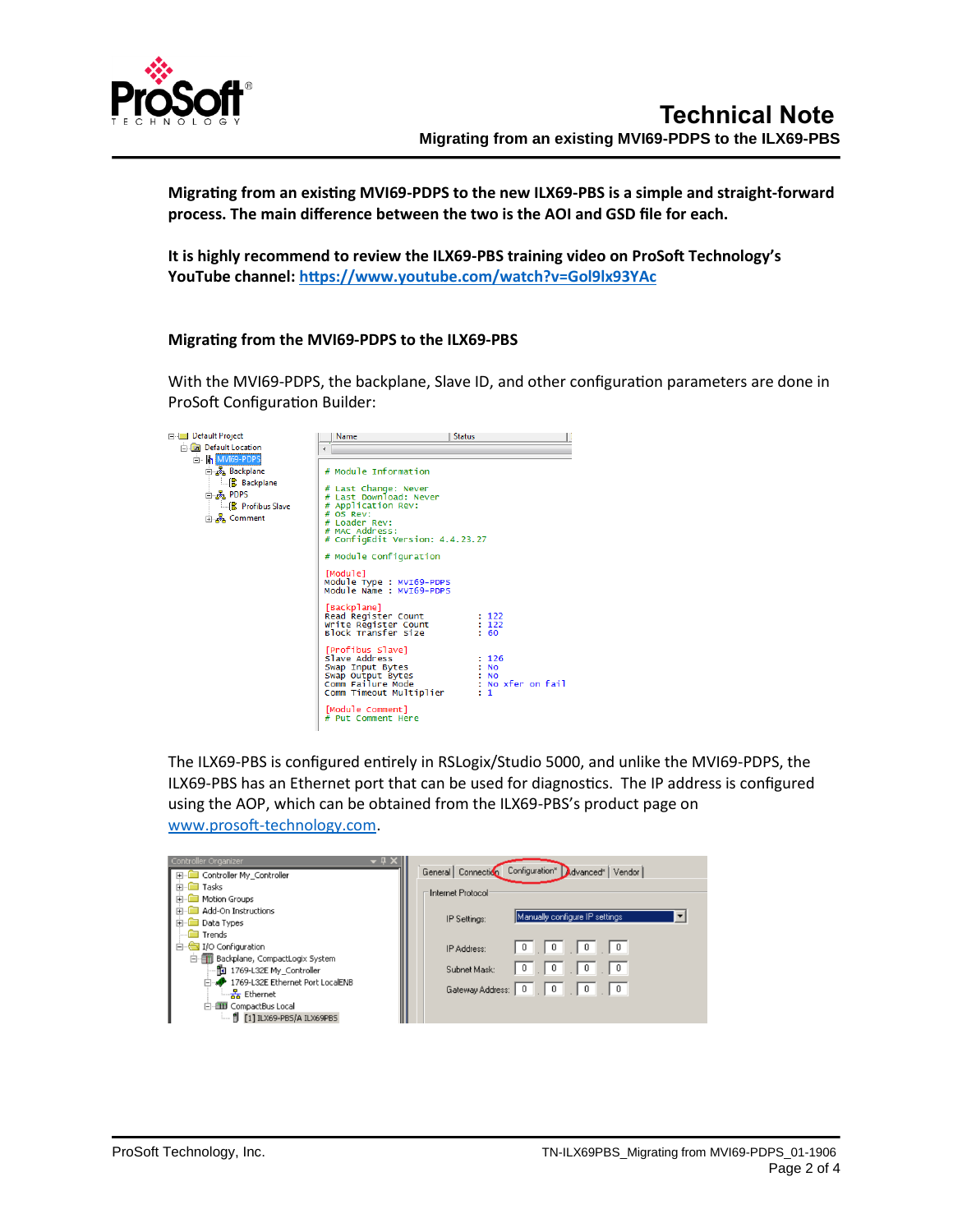

With the AOP, there is an "Advanced" tab that allows the user to define the cyclic data IO transfer between the PBS and the PROFIBUS Master. To use the ILX69-PBS in the same way you would use the MVI69-PDPS, the "Configuration Type" should be set to "Obtain from Master".

| Controller Organizer                  |                                                                     |
|---------------------------------------|---------------------------------------------------------------------|
| E Controller My_Controller            | General   Connection   Configuration   Advanced  <br><b>D</b> endor |
| Tasks                                 |                                                                     |
| Motion Groups                         | <b>Station Address:</b>                                             |
| Add-On Instructions                   |                                                                     |
| Data Types                            | Obtain from Master<br>Configuration Type:                           |
| Trends                                |                                                                     |
| I/O Configuration<br>F                | 1000<br>Watchdog Time:<br>ms                                        |
| Backplane, CompactLogix System        |                                                                     |
| …配 1769-L32E My_Controller            |                                                                     |
| 1769-L32E Ethernet Port LocalENB      | Module Configuration                                                |
| <del>__<mark>_</mark>_</del> Ethernet |                                                                     |
| 白·田 CompactBus Local                  | Module   Length<br>Type                                             |
| [1] ILX69-PBS/A ILX69PBS              | empty                                                               |
|                                       | empty                                                               |
|                                       | 3<br>empty                                                          |
|                                       | empty                                                               |
|                                       |                                                                     |

This simply means that you import the GSD in the Master's configuration software, and define the slots, just like you would with most other PROFIBUS DP slaves.



The **OBTAIN FROM LADDER** option is a unique option that allows the CompactLogix controller to "lock" the ILX69-PBS PROFIBUS configuration. Once this option is selected, you will manually configure the PROFIBUS I/O data in the Module Configuration section of the tab. The PROFIBUS Master's configuration for this slave must match 100%, or communications will fail.